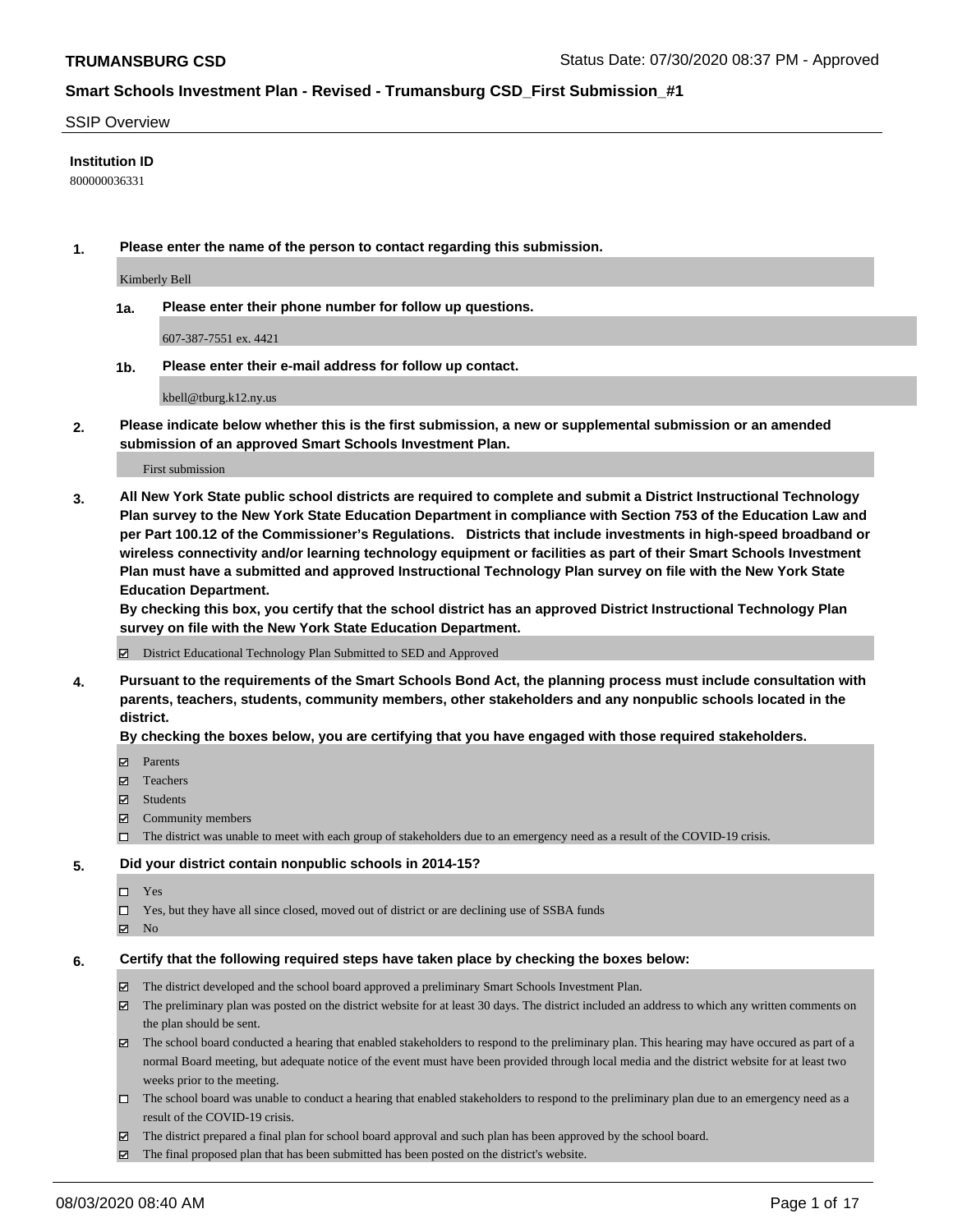SSIP Overview

**6a. Please upload the proposed Smart Schools Investment Plan (SSIP) that was posted on the district's website, along with any supporting materials. Note that this should be different than your recently submitted Educational Technology Survey. The Final SSIP, as approved by the School Board, should also be posted on the website and remain there during the course of the projects contained therein.**

190326 - Trumansburg SSBA Final Approval.pdf 180415%20-%20Trumansburg%20SSBA%20Prelim%20Approval.pdf

**6b. Enter the webpage address where the final Smart Schools Investment Plan is posted. The Plan should remain posted for the life of the included projects.**

http://www.tburgschools.org/districtpage.cfm?pageid=697

**7. Please enter an estimate of the total number of students and staff that will benefit from this Smart Schools Investment Plan based on the cumulative projects submitted to date.**

1,072

**8. An LEA/School District may partner with one or more other LEA/School Districts to form a consortium to pool Smart Schools Bond Act funds for a project that meets all other Smart School Bond Act requirements. Each school district participating in the consortium will need to file an approved Smart Schools Investment Plan for the project and submit a signed Memorandum of Understanding that sets forth the details of the consortium including the roles of each respective district.**

 $\Box$  The district plans to participate in a consortium to partner with other school district(s) to implement a Smart Schools project.

**9. Please enter the name and 6-digit SED Code for each LEA/School District participating in the Consortium.**

| <b>Partner LEA/District</b> | <b>ISED BEDS Code</b> |
|-----------------------------|-----------------------|
| (No Response)               | (No Response)         |

**10. Please upload a signed Memorandum of Understanding with all of the participating Consortium partners.**

(No Response)

**11. Your district's Smart Schools Bond Act Allocation is:**

\$1,122,428

**12. Final 2014-15 BEDS Enrollment to calculate Nonpublic Sharing Requirement**

|            | <b>Public Enrollment</b> | l Nonpublic Enrollment | <b>Total Enrollment</b> | l Nonpublic Percentage |
|------------|--------------------------|------------------------|-------------------------|------------------------|
| Enrollment | 1,043                    |                        | .043.00                 | 0.00                   |

**13. This table compares each category budget total, as entered in that category's page, to the total expenditures listed in the category's expenditure table. Any discrepancies between the two must be resolved before submission.**

|                                            | <b>Sub-Allocations</b> | <b>Expenditure Totals</b> | <b>Difference</b> |
|--------------------------------------------|------------------------|---------------------------|-------------------|
| School Connectivity                        | 824,708.00             | 824,708.00                | 0.00              |
| Connectivity Projects for<br>l Communities | $\overline{0.00}$      | 0.00                      | 0.00              |
| Classroom Technology                       | 241,200.00             | 241,200.00                | 0.00              |
| Pre-Kindergarten Classrooms                | 0.00                   | 0.00                      | 0.00              |
| Replace Transportable<br><b>Classrooms</b> | $\overline{0.00}$      | 0.00                      | 0.00              |
| High-Tech Security Features                | 26,100.00              | 26,100.00                 | 0.00              |
| Nonpublic Loan                             | 0.00                   | 0.00                      | 0.00              |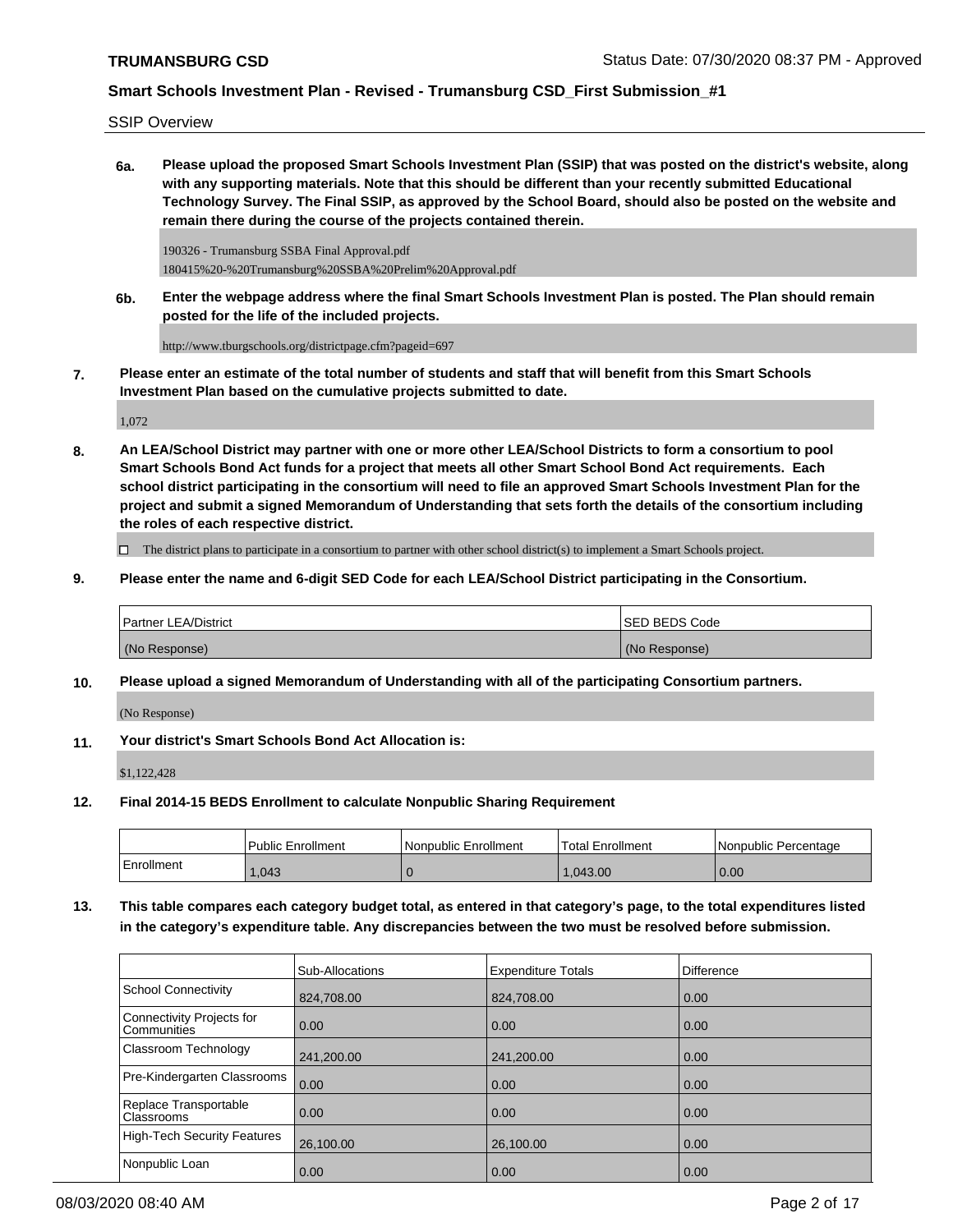SSIP Overview

|                | <b>Sub-Allocations</b> | Expenditure Totals | <b>Difference</b> |
|----------------|------------------------|--------------------|-------------------|
| <b>Totals:</b> | .092.008               | 1,092,008          |                   |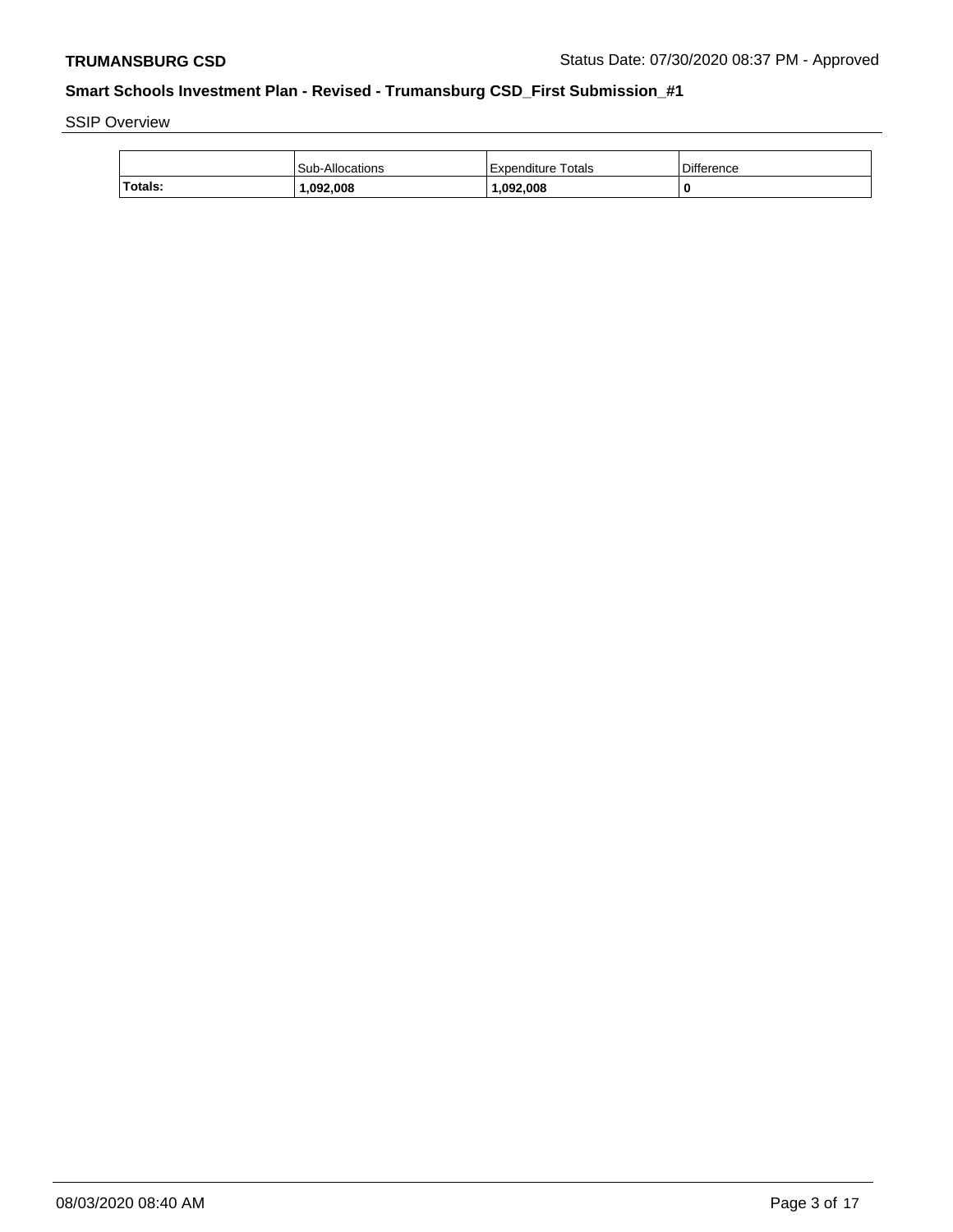School Connectivity

- **1. In order for students and faculty to receive the maximum benefit from the technology made available under the Smart Schools Bond Act, their school buildings must possess sufficient connectivity infrastructure to ensure that devices can be used during the school day. Smart Schools Investment Plans must demonstrate that:**
	- **• sufficient infrastructure that meets the Federal Communications Commission's 100 Mbps per 1,000 students standard currently exists in the buildings where new devices will be deployed, or**
	- **• is a planned use of a portion of Smart Schools Bond Act funds, or**
	- **• is under development through another funding source.**

**Smart Schools Bond Act funds used for technology infrastructure or classroom technology investments must increase the number of school buildings that meet or exceed the minimum speed standard of 100 Mbps per 1,000 students and staff within 12 months. This standard may be met on either a contracted 24/7 firm service or a "burstable" capability. If the standard is met under the burstable criteria, it must be:**

**1. Specifically codified in a service contract with a provider, and**

**2. Guaranteed to be available to all students and devices as needed, particularly during periods of high demand, such as computer-based testing (CBT) periods.**

**Please describe how your district already meets or is planning to meet this standard within 12 months of plan submission.**

The district currently receives a 1GB internet connection form OCM BOCES.

**1a. If a district believes that it will be impossible to meet this standard within 12 months, it may apply for a waiver of this requirement, as described on the Smart Schools website. The waiver must be filed and approved by SED prior to submitting this survey.**

 $\Box$  By checking this box, you are certifying that the school district has an approved waiver of this requirement on file with the New York State Education Department.

**2. Connectivity Speed Calculator (Required). If the district currently meets the required speed, enter "Currently Met" in the last box: Expected Date When Required Speed Will be Met.**

|                         | l Number of     | Reauired Speed | Current Speed in Expected Speed |                  | <b>Expected Date</b>                |
|-------------------------|-----------------|----------------|---------------------------------|------------------|-------------------------------------|
|                         | <b>Students</b> | l in Mbps      | l Mbps                          | I to be Attained | When Required                       |
|                         |                 |                |                                 |                  | Within 12 Months ISpeed Will be Met |
| <b>Calculated Speed</b> | 1.072           | 107.20         | 1000                            | ' NA             | <b>NA</b>                           |

#### **3. Describe how you intend to use Smart Schools Bond Act funds for high-speed broadband and/or wireless connectivity projects in school buildings.**

The district will use the SSBA funds to upgrade its network rooms providing them with an upgraded fiber backbone, updated Category 6A data cabling. The network rooms will also be secured and provided with proper cooling and electrical service. The upgraded fiber will provide the capacity for high user environments like 1:1 student to computer programs. The existing wireless network will also be expanded upon by adding additional access points.

**4. Describe the linkage between the district's District Instructional Technology Plan and how the proposed projects will improve teaching and learning. (There should be a link between your response to this question and your responses to Question 1 in Section IV - NYSED Initiatives Alignment: "Explain how the district use of instructional technology will serve as a part of a comprehensive and sustained effort to support rigorous academic standards attainment and performance improvement for students."** 

**Your answer should also align with your answers to the questions in Section II - Strategic Technology Planning and the associated Action Steps in Section III - Action Plan.)**

The linkage between the district's instructional technology plan and the Smart Schools Investment plan is that the district's network infrastructure is being invested in to provide the digital services described in the ITP. To allow all students to access the digital content simultaneously, the network backbone and horizontal cabling needs to be improve.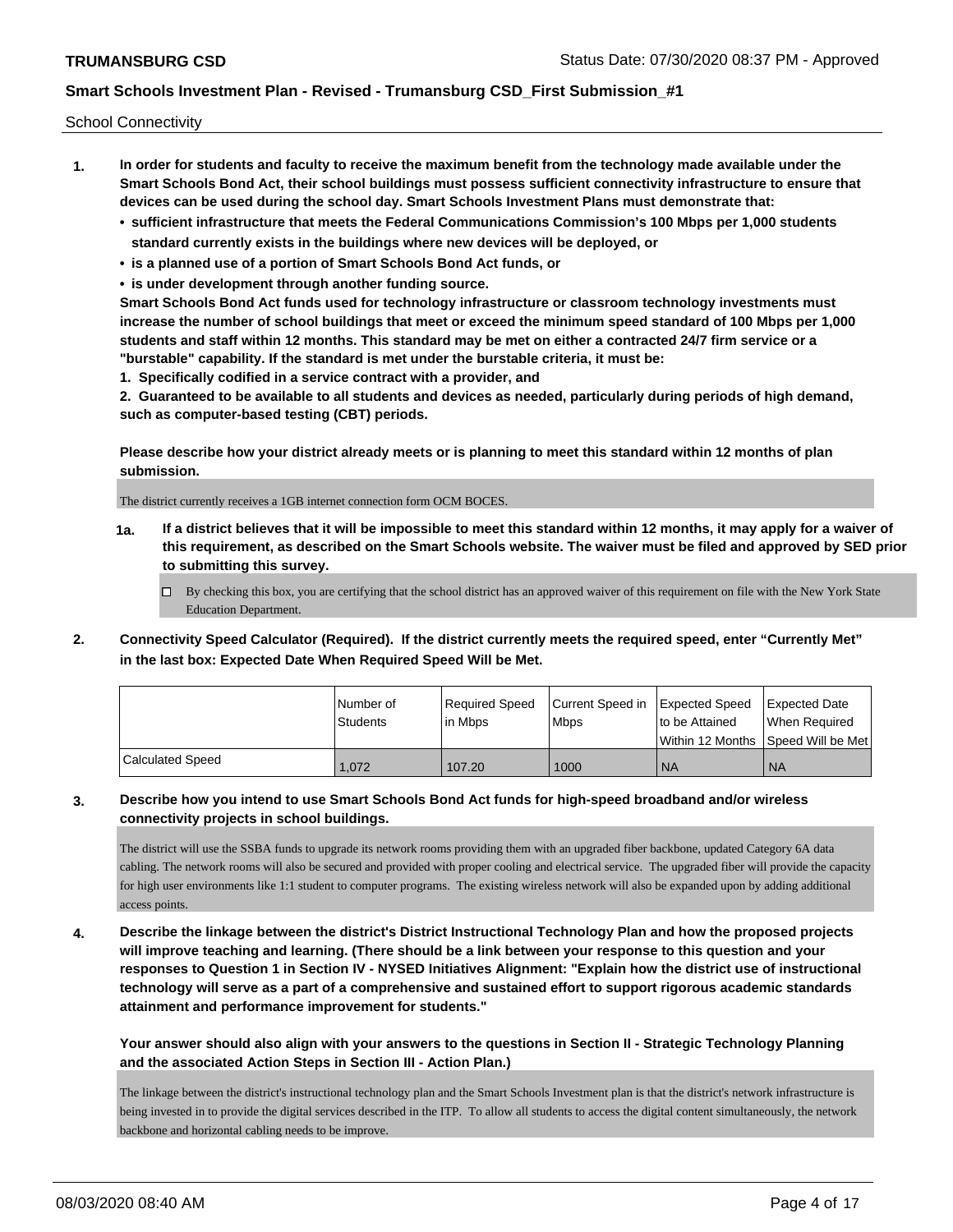School Connectivity

**5. If the district wishes to have students and staff access the Internet from wireless devices within the school building, or in close proximity to it, it must first ensure that it has a robust Wi-Fi network in place that has sufficient bandwidth to meet user demand.**

**Please describe how you have quantified this demand and how you plan to meet this demand.**

The district has some coverage now and 35 access points will be added to expand coverage but more importantly is installing the backbone infrastructure to support it. The backbone will be upgraded to 10Gbps to provide the capacity for all of the users. The wireless access points being purchased will be 802.11ac WAV2 which provide the most throughput and capacity available.

**6. Smart Schools plans with any expenditures in the School Connectivity category require a project number from the Office of Facilities Planning. Districts must submit an SSBA LOI and receive project numbers prior to submitting the SSIP. As indicated on the LOI, some projects may be eligible for a streamlined review and will not require a building permit.**

**Please indicate on a separate row each project number given to you by the Office of Facilities Planning.**

| Project Number        |
|-----------------------|
| 61-10-01-04-0-001-016 |
| 61-10-01-04-0-003-016 |
| 61-10-01-04-0-006-017 |
| 61-10-01-04-0-001-BA1 |
| 61-10-01-04-0-006-BA1 |
| 61-10-01-04-0-003-BA1 |

**7. Certain high-tech security and connectivity infrastructure projects may be eligible for an expedited review process as determined by the Office of Facilities Planning.**

**Was your project deemed eligible for streamlined review?**

Yes

**7a. Districts that choose the Streamlined Review Process will be required to certify that they have reviewed all installations with their licensed architect or engineer of record and provide that person's name and license number. The licensed professional must review the products and proposed method of installation prior to implementation and review the work during and after completion in order to affirm that the work was codecompliant, if requested.**

I certify that I have reviewed all installations with a licensed architect or engineer of record.

**8. Include the name and license number of the architect or engineer of record.**

| Name            | License Number |
|-----------------|----------------|
| Jeffrey Robbins | 35151          |

**9. Public Expenditures – Loanable (Counts toward the nonpublic loan calculation)**

| Select the allowable expenditure type.<br>Repeat to add another item under each type. | <b>PUBLIC</b> Items to be<br>Purchased | Quantity         | Cost Per Item      | Total Cost |
|---------------------------------------------------------------------------------------|----------------------------------------|------------------|--------------------|------------|
| (No Response)                                                                         | (No Response)                          | (No<br>Response) | l (No<br>Response) | 0.00       |
|                                                                                       |                                        | 0                | 0.00               |            |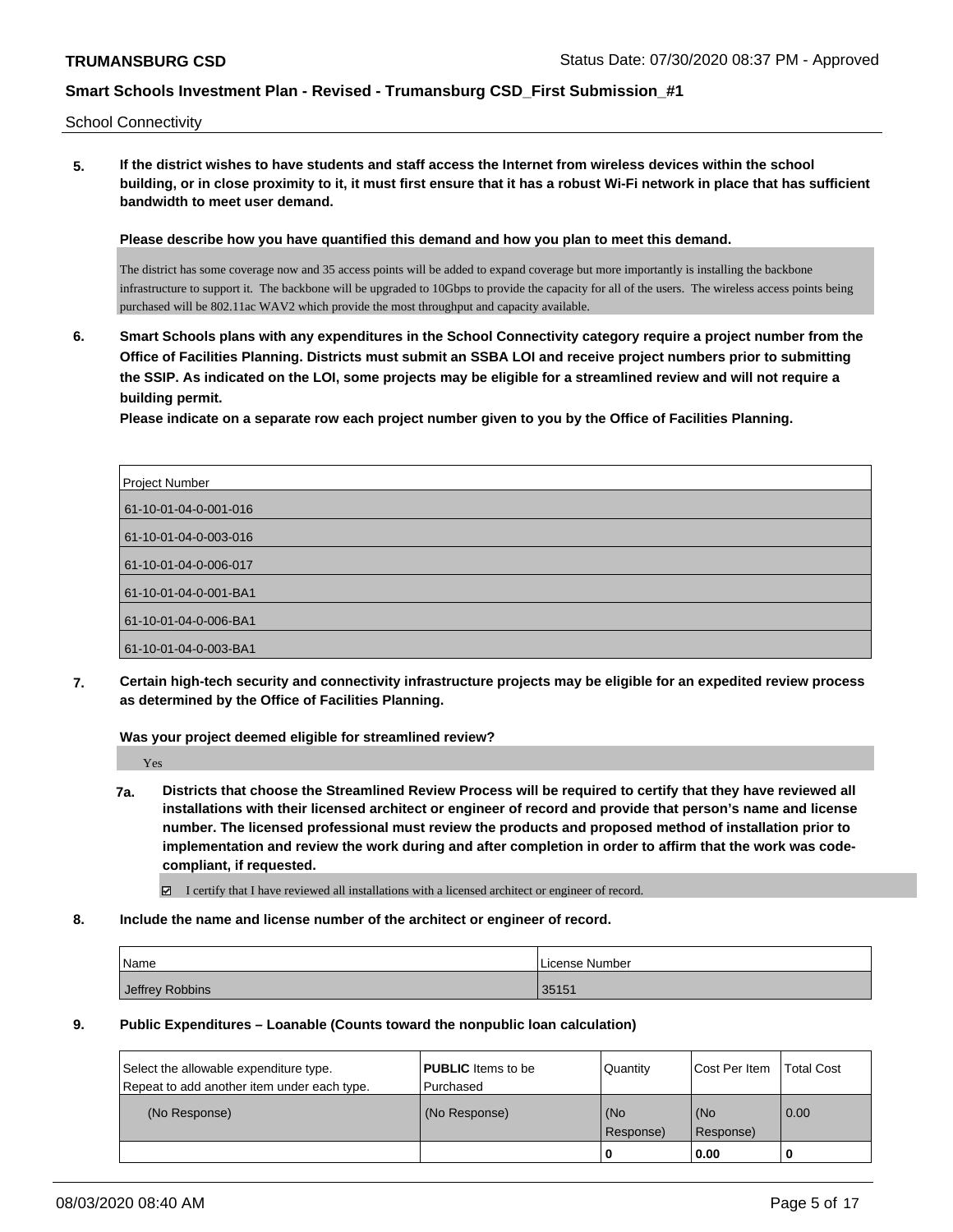School Connectivity

# **10. Public Expenditures – Non-Loanable (Does not count toward nonpublic loan calculation)**

| Select the allowable expenditure<br>type.<br>Repeat to add another item under<br>each type. | <b>PUBLIC</b> Items to be purchased                                                 | Quantity | Cost per Item | <b>Total Cost</b> |
|---------------------------------------------------------------------------------------------|-------------------------------------------------------------------------------------|----------|---------------|-------------------|
| <b>Connections/Components</b>                                                               | Other Data Room Improvements<br>(Construction Budget)                               | 8        | 13,375.00     | 107,000.00        |
| <b>Connections/Components</b>                                                               | Data Room Improvements - data rack<br>and cable management (Construction<br>Budget) | 8        | 3.000.00      | 24,000.00         |
| <b>Connections/Components</b>                                                               | Data Room Improvements - HVAC<br>(Construction Budget)                              | 8        | 4.000.00      | 32,000.00         |
| <b>Network/Access Costs</b>                                                                 | <b>Wireless Access Points</b>                                                       | 35       | 1.428.00      | 49,980.00         |
| <b>Connections/Components</b>                                                               | Backbone upgrades - Fiber<br>(Construction Budget)                                  | 8        | 5,000.00      | 40,000.00         |
| <b>Connections/Components</b>                                                               | Data Room Improvements - Access<br><b>Control (Construction Budget)</b>             | 8        | 2,500.00      | 20,000.00         |
| <b>Connections/Components</b>                                                               | Category 6A data cabling and<br>pathways (Construction Budget)                      | 817      | 550.00        | 449,350.00        |
| <b>Professional Services</b>                                                                | <b>Design Fees</b>                                                                  | 1        | 73,578.00     | 73,578.00         |
| <b>Other Costs</b>                                                                          | Installation of Audio/Video Cabling &<br>Mounting                                   | 40       | 720.00        | 28,800.00         |
|                                                                                             |                                                                                     | 933      | 104.151.00    | 824,708           |

#### **11. Final 2014-15 BEDS Enrollment to calculate Nonpublic Sharing Requirement (no changes allowed.)**

|            | Public Enrollment | l Nonpublic Enrollment | Total Enrollment | l Nonpublic Percentage |
|------------|-------------------|------------------------|------------------|------------------------|
| Enrollment | 1.043             |                        | .043.00          | 0.00                   |

# **12. Total Public Budget - Loanable (Counts toward the nonpublic loan calculation)**

|                                                 | Public Allocations | <b>Estimated Nonpublic Loan</b><br>Amount | <b>Estimated Total Sub-Allocations</b> |
|-------------------------------------------------|--------------------|-------------------------------------------|----------------------------------------|
| Network/Access Costs                            | (No Response)      | 0.00                                      | 0.00                                   |
| School Internal Connections and<br>l Components | (No Response)      | 0.00                                      | 0.00                                   |
| Other                                           | (No Response)      | 0.00                                      | 0.00                                   |
| Totals:                                         | 0.00               |                                           | 0                                      |

# **13. Total Public Budget – Non-Loanable (Does not count toward the nonpublic loan calculation)**

|                                            | Sub-<br><b>Allocation</b> |
|--------------------------------------------|---------------------------|
| Network/Access Costs                       | 49,980.00                 |
| <b>Outside Plant Costs</b>                 | 0.00                      |
| School Internal Connections and Components |                           |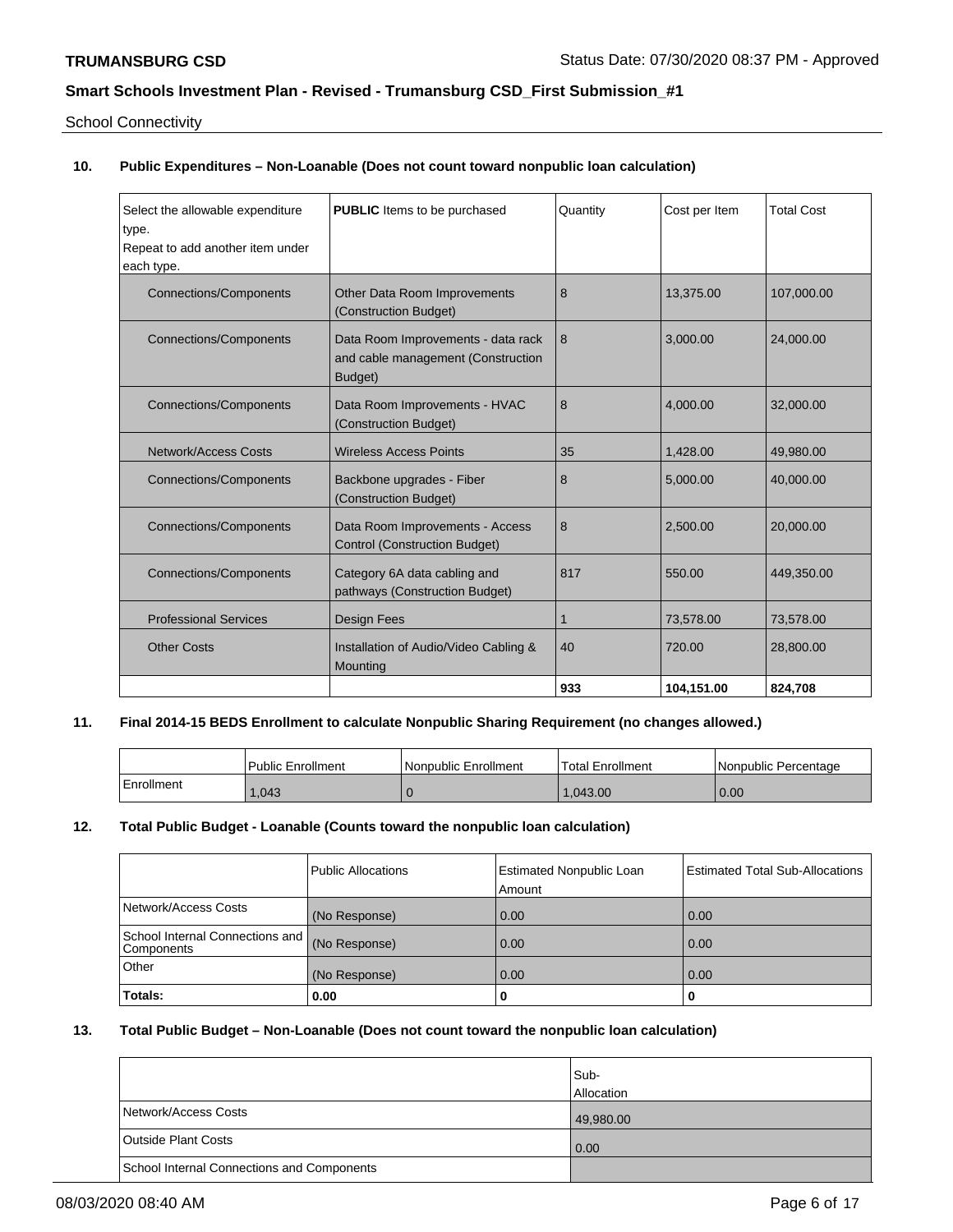School Connectivity

|                       | Sub-<br>Allocation |
|-----------------------|--------------------|
|                       | 672,350.00         |
| Professional Services | 73,578.00          |
| Testing               | 0.00               |
| Other Upfront Costs   | 0.00               |
| <b>Other Costs</b>    | 28,800.00          |
| Totals:               | 824,708.00         |

# **14. School Connectivity Totals**

|                          | Total Sub-Allocations |
|--------------------------|-----------------------|
| Total Loanable Items     | 0.00                  |
| Total Non-Ioanable Items | 824,708.00            |
| Totals:                  | 824,708               |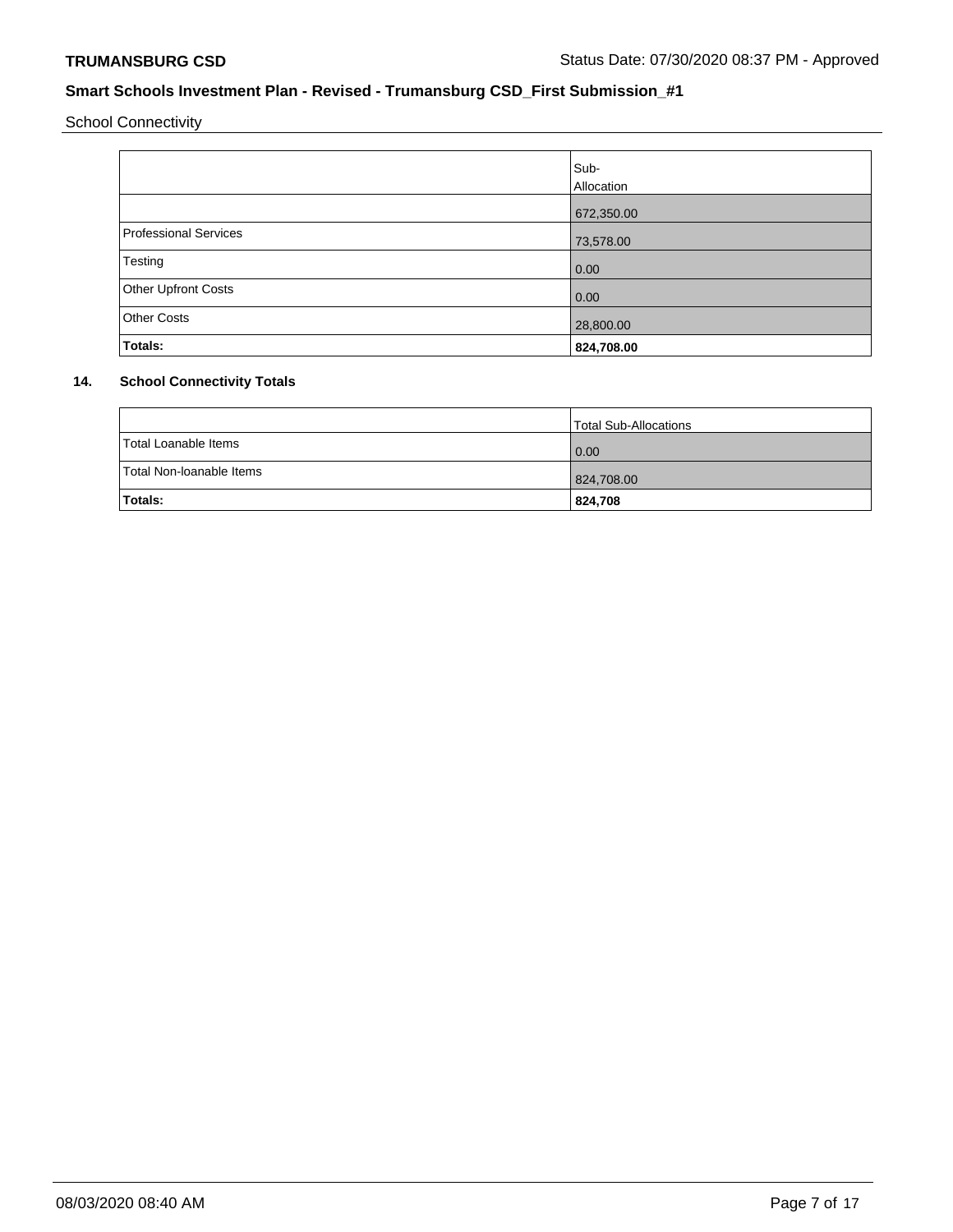Community Connectivity (Broadband and Wireless)

**1. Describe how you intend to use Smart Schools Bond Act funds for high-speed broadband and/or wireless connectivity projects in the community.**

(No Response)

**2. Please describe how the proposed project(s) will promote student achievement and increase student and/or staff access to the Internet in a manner that enhances student learning and/or instruction outside of the school day and/or school building.**

(No Response)

**3. Community connectivity projects must comply with all the necessary local building codes and regulations (building and related permits are not required prior to plan submission).**

 $\Box$  I certify that we will comply with all the necessary local building codes and regulations.

**4. Please describe the physical location of the proposed investment.**

(No Response)

**5. Please provide the initial list of partners participating in the Community Connectivity Broadband Project, along with their Federal Tax Identification (Employer Identification) number.**

| <b>Project Partners</b> | l Federal ID # |
|-------------------------|----------------|
| (No Response)           | (No Response)  |

**6. Please detail the type, quantity, per unit cost and total cost of the eligible items under each sub-category.**

| Select the allowable expenditure | Item to be purchased | Quantity      | Cost per Item | <b>Total Cost</b> |
|----------------------------------|----------------------|---------------|---------------|-------------------|
| type.                            |                      |               |               |                   |
| Repeat to add another item under |                      |               |               |                   |
| each type.                       |                      |               |               |                   |
| (No Response)                    | (No Response)        | (No Response) | (No Response) | 0.00              |
|                                  |                      | U             | 0.00          |                   |

**7. If you are submitting an allocation for Community Connectivity, complete this table.**

**Note that the calculated Total at the bottom of the table must equal the Total allocation for this category that you entered in the SSIP Overview overall budget.**

|                                    | Sub-Allocation |
|------------------------------------|----------------|
| Network/Access Costs               | (No Response)  |
| Outside Plant Costs                | (No Response)  |
| <b>Tower Costs</b>                 | (No Response)  |
| <b>Customer Premises Equipment</b> | (No Response)  |
| <b>Professional Services</b>       | (No Response)  |
| Testing                            | (No Response)  |
| <b>Other Upfront Costs</b>         | (No Response)  |
| <b>Other Costs</b>                 | (No Response)  |
| Totals:                            | 0.00           |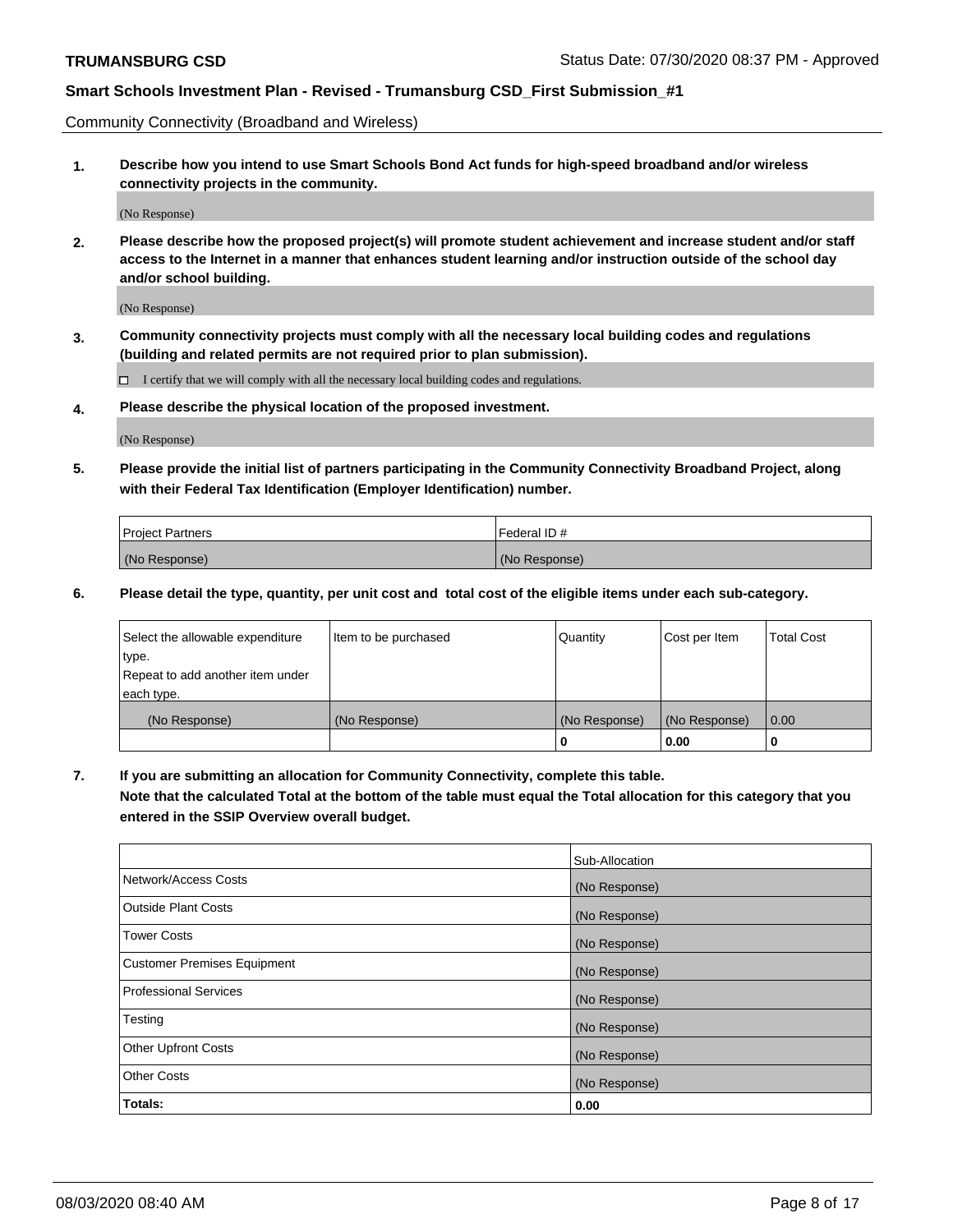#### Classroom Learning Technology

**1. In order for students and faculty to receive the maximum benefit from the technology made available under the Smart Schools Bond Act, their school buildings must possess sufficient connectivity infrastructure to ensure that devices can be used during the school day. Smart Schools Investment Plans must demonstrate that sufficient infrastructure that meets the Federal Communications Commission's 100 Mbps per 1,000 students standard currently exists in the buildings where new devices will be deployed, or is a planned use of a portion of Smart Schools Bond Act funds, or is under development through another funding source. Smart Schools Bond Act funds used for technology infrastructure or classroom technology investments must increase the number of school buildings that meet or exceed the minimum speed standard of 100 Mbps per 1,000 students and staff within 12 months. This standard may be met on either a contracted 24/7 firm service or a "burstable" capability. If the standard is met under the burstable criteria, it must be:**

**1. Specifically codified in a service contract with a provider, and**

**2. Guaranteed to be available to all students and devices as needed, particularly during periods of high demand, such as computer-based testing (CBT) periods.**

**Please describe how your district already meets or is planning to meet this standard within 12 months of plan submission.**

The district currently receives a 1GB internet connection form OCM BOCES.

- **1a. If a district believes that it will be impossible to meet this standard within 12 months, it may apply for a waiver of this requirement, as described on the Smart Schools website. The waiver must be filed and approved by SED prior to submitting this survey.**
	- By checking this box, you are certifying that the school district has an approved waiver of this requirement on file with the New York State Education Department.
- **2. Connectivity Speed Calculator (Required). If the district currently meets the required speed, enter "Currently Met" in the last box: Expected Date When Required Speed Will be Met.**

|                  | l Number of     | Required Speed | Current Speed in Expected Speed |                | Expected Date                        |
|------------------|-----------------|----------------|---------------------------------|----------------|--------------------------------------|
|                  | <b>Students</b> | In Mbps        | <b>Mbps</b>                     | to be Attained | When Required                        |
|                  |                 |                |                                 |                | Within 12 Months 1Speed Will be Met1 |
| Calculated Speed | 1.072           | 107.20         | 1000                            | <b>NA</b>      | <b>NA</b>                            |

**3. If the district wishes to have students and staff access the Internet from wireless devices within the school building, or in close proximity to it, it must first ensure that it has a robust Wi-Fi network in place that has sufficient bandwidth to meet user demand.**

**Please describe how you have quantified this demand and how you plan to meet this demand.**

The district has some coverage now and 35 access points will be added to expand coverage but more importantly is installing the backbone infrastructure to support it. The backbone will be upgraded to 10Gbps to provide the capacity for all of the users. The wireless access points being purchased will be 802.11ac WAV2 which provide the most throughput and capacity available.

**4. All New York State public school districts are required to complete and submit an Instructional Technology Plan survey to the New York State Education Department in compliance with Section 753 of the Education Law and per Part 100.12 of the Commissioner's Regulations.**

**Districts that include educational technology purchases as part of their Smart Schools Investment Plan must have a submitted and approved Instructional Technology Plan survey on file with the New York State Education Department.**

By checking this box, you are certifying that the school district has an approved Instructional Technology Plan survey on file with the New York State Education Department.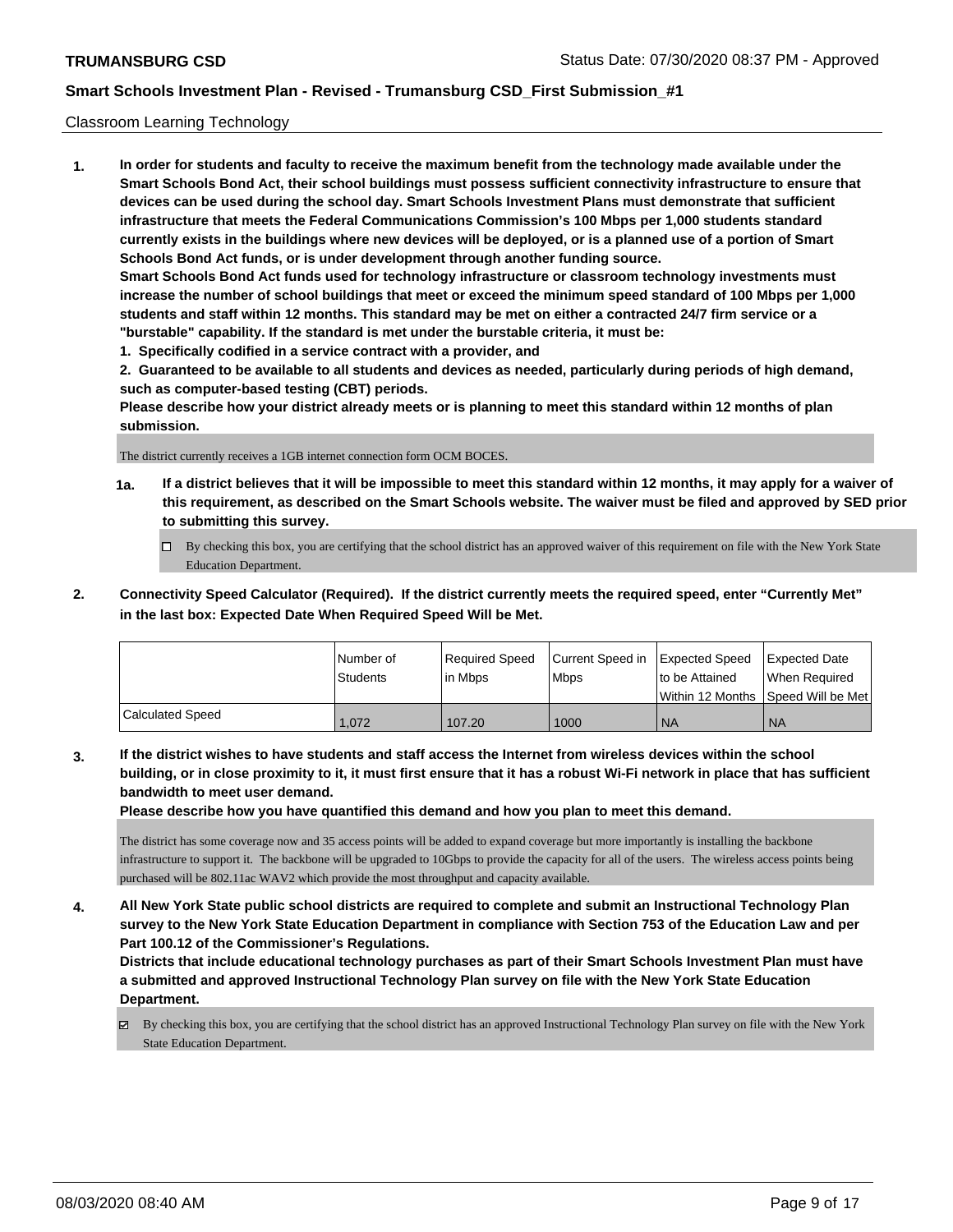Classroom Learning Technology

# **5. Describe the devices you intend to purchase and their compatibility with existing or planned platforms or systems. Specifically address the adequacy of each facility's electrical, HVAC and other infrastructure necessary to install and support the operation of the planned technology.**

To support the interactive displays, the district plans to upgrade its networking that runs the interactive displays as well as renovations that will provide power, AV cabling and mounting hardware. The SSIP scope will be done alongside the district's capital building project. The district is upgrading its network rooms as part of the current capital project to add ¾ ton split HVAC units for cooling and upgraded electrical circuits to support the additional Network Switch ports. In the classroom, new 120V 20Amp circuits will be installed to provide the displays with power. New Audio Video Cabling will be installed between the interactive display and the teacher station for connectivity.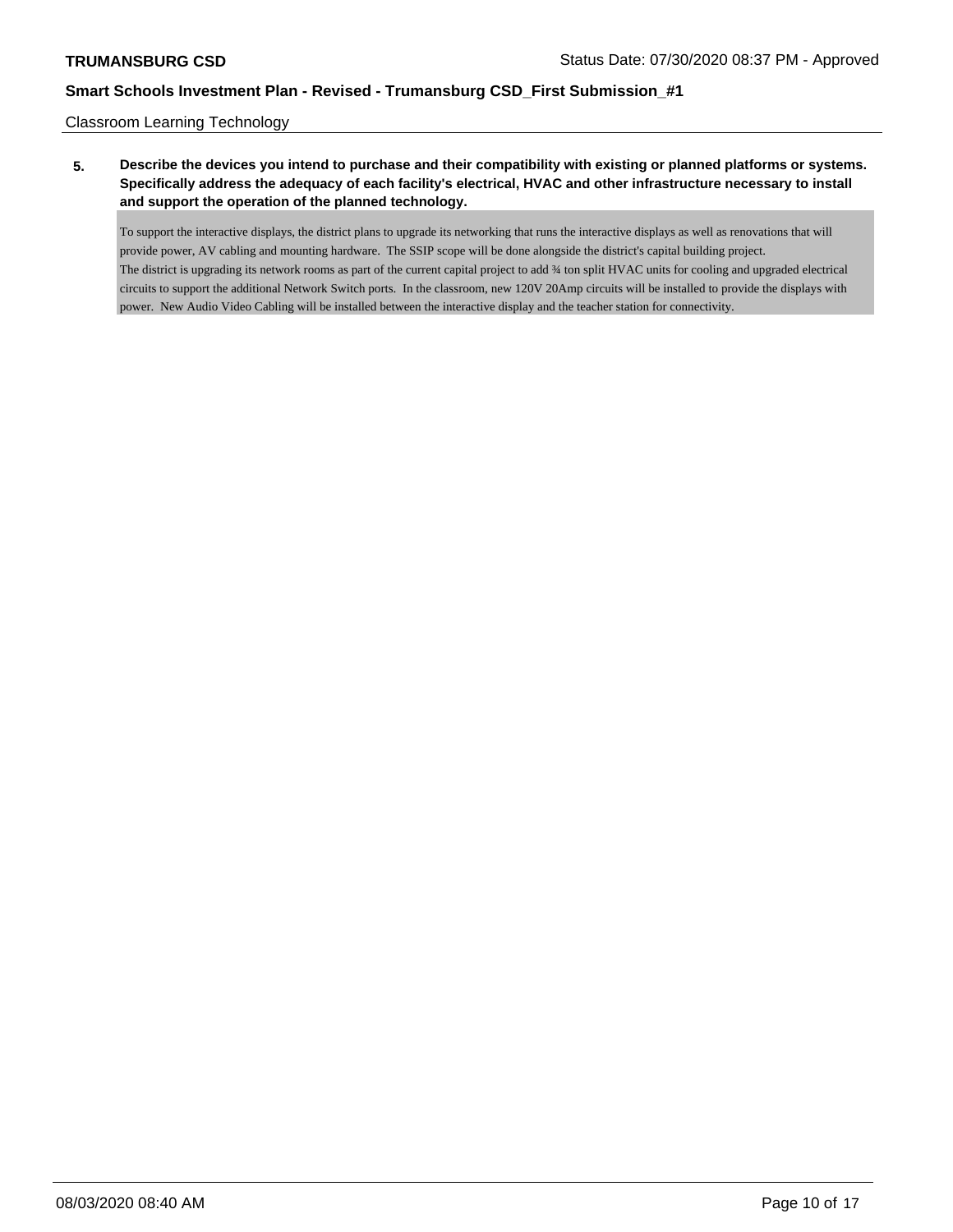#### Classroom Learning Technology

- **6. Describe how the proposed technology purchases will:**
	- **> enhance differentiated instruction;**
	- **> expand student learning inside and outside the classroom;**
	- **> benefit students with disabilities and English language learners; and**
	- **> contribute to the reduction of other learning gaps that have been identified within the district.**

**The expectation is that districts will place a priority on addressing the needs of students who struggle to succeed in a rigorous curriculum. Responses in this section should specifically address this concern and align with the district's Instructional Technology Plan (in particular Question 2 of E. Curriculum and Instruction: "Does the district's instructional technology plan address the needs of students with disabilities to ensure equitable access to instruction, materials and assessments?" and Question 3 of the same section: "Does the district's instructional technology plan address the provision of assistive technology specifically for students with disabilities to ensure access to and participation in the general curriculum?")**

**In addition, describe how the district ensures equitable access to instruction, materials and assessments and participation in the general curriculum for both SWD and English Language Learners/Multilingual Learners (ELL/MLL) students.**

The proposed technology purchases (improved data rooms, new Category 6 cabling, increased number of wireless access points, sound system with assistive listening devices, and new interactive displays) will support differentiation by increasing the reliability and access to the technology used to support the individual learning needs of all students including students with disabilities and English language learners/Multilingual learners. The demand for incorporating a variety of technologies and resources such as wireless interactive panels and 1:1 student devices has outpaced infrastructure improvements resulting in less reliable performance of these tools. Without the proposed purchases to improved data rooms, cabling, and increased number of wireless access points the benefits associated with the interactive panels and sound system/assistive listening devices will not be realized.

The addition of a sound system with assistive listening devices will greatly improve all students' ability to hear in difficult listening situations. These systems will primarily help to reduce learning gaps for all students by mitigating the effect of distance (i.e. front vs. back of room) on the learner. This will be particularly beneficial to students with disabilities and ELL/MLL by offering greater flexibility in seating around the room resulting in increased peer interaction & collaboration while still being able to focus on the teacher's voice. This will further increase a teacher's ability to provide differentiated instruction through groups or stations while reducing loss of instructional time trying to get students' attention/provide directions in noisy settings. Voice amplification will also help students with undiagnosed or mild auditory deficits who struggle to hear and/or focus in a noisy environment. Additionally, by having classroom teachers consistently wearing a microphone during instruction it could help reduce the reluctance of some students with FM Systems to ask their teachers to wear a microphone out of fear of being different. Teachers are also able to use the microphone to record their lessons/presentation) and share the audio or slides with narration with students so they are reviewable even at home.

High level student learning is not solely dependent on being able to hear a teacher lecture, it also demands that the teacher has an extensive set of tools to incorporate into the delivery of instruction and student learning activities. Replacing outdated projector style whiteboards with new interactive displays offers many advantages of supporting all students including students with disabilities and English language learners/Multilingual learners. The resolution and brightness of the image provided by 4k interactive panels greatly improves visibility of projected instructional material for all students.Traditionally LCD projectors experience diminished quality of image over time requiring teachers to dim the lights so students can see the presented material. However, some students struggle with being able to see/read material at their desk in low light settings which can contribute to learning gaps caused by impared ability to follow along or record information.

Digital tools such as digital highlighters, spotlights, magnification, and text colors & backgrounds all help students with reading difficulties focus on relevant areas of text and make the text easier to read. Teachers can also add visual and auditory components to their lessons to enhance their oral/text presentations and make them easier to understand.

Interactive panels provide opportunities for students to interact with and manipulate instructional materials. Students with fine motor challenges can manipulate learning materials to demonstrate understanding and practice therapy exercises. The new panels also incorporate ten points of touch rather than the old single point which allows multiple students to interact with the device at once. All students, including ELL/MLL and students with disabilities, benefit from being able to get up and move around the classroom. By inviting students to approach the interactive panels students can demonstrate their understanding of concepts as well as practice communication/presentation skills by explaining materials on the display to their peers which is particularly beneficial for ELL/MLL students.

Students with ADD/ADHD benefit from the use of interesting and engaging multimedia. Interactive panels allow teachers to easily incorporate a variety of media sources into a single lesson with little to no time lost to transitions between the media. Teachers are able to further differentiate and individualize instruction by embedding assessments in their presentations. These assessments provide the teacher the opportunity to use a variety of engaging tools to collect evidence of student understanding and provide immediate feedback to the students in real time. Both the presentation and assessments can be pushed out/mirrored to students' 1:1 devices to ensure equal access to the materials for all students.

Finally, teachers are able to record presentations, including handwriting and notes, so that those lessons can be shared with students to be rewatched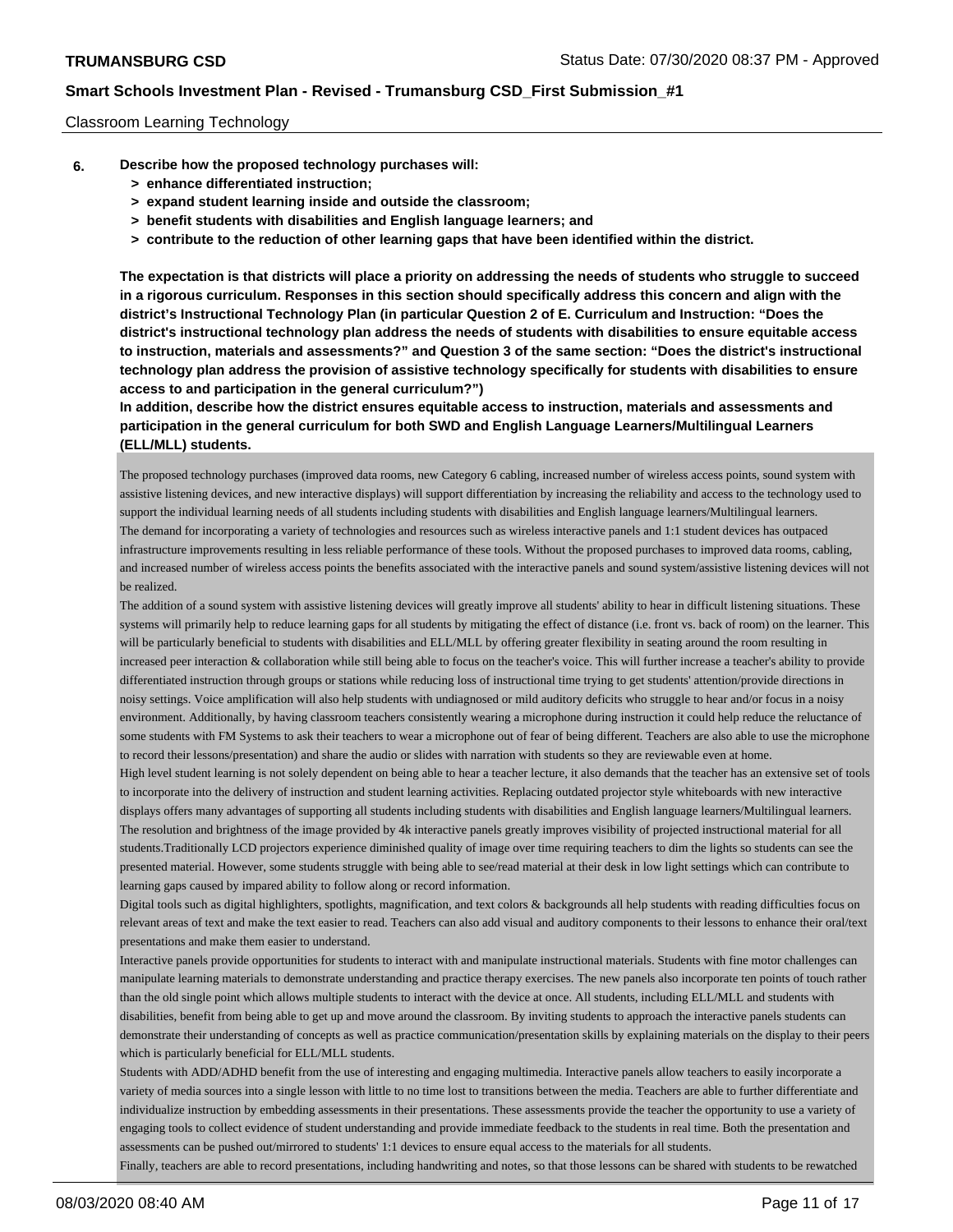#### Classroom Learning Technology

and paused as many times as needed both at school and at home. Having the recordings available at home also allows parents of struggling students, including those with disabilities and ELL/MLL, to review content with their child and provide additional support.

**7. Where appropriate, describe how the proposed technology purchases will enhance ongoing communication with parents and other stakeholders and help the district facilitate technology-based regional partnerships, including distance learning and other efforts.**

As noted above, having a robust and reliable wireless network and infrastructure will remove barriers to communicationand utilization of outside resources such as regional partnerships and distance learning. Providing 1:1 student access to devices increases opportunities for them to engage in distance learning opportunities in multiple different learning environments (e.g. media center, classrooms, etc) instead of being restricted to a computer lab with inconsistent availability due to being shared by many teachers. The 1:1 environment also allows teachers to facilitate partnerships outside of the school by removing time and travel barriers allowing them to engage with multiple partners at the same time.

**8. Describe the district's plan to provide professional development to ensure that administrators, teachers and staff can employ the technology purchased to enhance instruction successfully.**

**Note: This response should be aligned and expanded upon in accordance with your district's response to Question 1 of F. Professional Development of your Instructional Technology Plan: "Please provide a summary of professional development offered to teachers and staff, for the time period covered by this plan, to support technology to enhance teaching and learning. Please include topics, audience and method of delivery within your summary."**

Teachers and administrators are provided opportunities to engage in professional development activities during and outside of the school day. Training activities are offered by district staff, TST BOCES staff, and outside trainers on topics such as Google Suite and Apps for education, exploring instructional technology, utilizing individual professional portfolios, accessing primary resources, implementing a digital literacy program, integrating Learning Management Systems (LMS), evaluating Open Educational Resources (OER) and vetted online and curriculum resources, adopting adaptive digital curriculum resources and data delivery. Teachers who participate in these trainings are asked to turn-key their learning to their colleagues (building and/or campus-wide). Informal technology groups comprised of teachers and support staff meet occasionally after school throughout the year to share tools, software, and instructional/assessment strategies. Additional training occurs concurrently with curriculum and instruction professional development activities. Further needs assessment surveys will be conducted by the Technology Advisory Team.

- **9. Districts must contact one of the SUNY/CUNY teacher preparation programs listed on the document on the left side of the page that supplies the largest number of the district's new teachers to request advice on innovative uses and best practices at the intersection of pedagogy and educational technology.**
	- $\boxtimes$  By checking this box, you certify that you have contacted the SUNY/CUNY teacher preparation program that supplies the largest number of your new teachers to request advice on these issues.
	- **9a. Please enter the name of the SUNY or CUNY Institution that you contacted.**

SUNY Cortland

**9b. Enter the primary Institution phone number.**

#### 607-753-5433

**9c. Enter the name of the contact person with whom you consulted and/or will be collaborating with on innovative uses of technology and best practices.**

Dr. Jacob Hall

**10. To ensure the sustainability of technology purchases made with Smart Schools funds, districts must demonstrate a long-term plan to maintain and replace technology purchases supported by Smart Schools Bond Act funds. This sustainability plan shall demonstrate a district's capacity to support recurring costs of use that are ineligible for Smart Schools Bond Act funding such as device maintenance, technical support, Internet and wireless fees, maintenance of hotspots, staff professional development, building maintenance and the replacement of incidental items. Further, such a sustainability plan shall include a long-term plan for the replacement of purchased devices and equipment at the end of their useful life with other funding sources.**

 $\boxtimes$  By checking this box, you certify that the district has a sustainability plan as described above.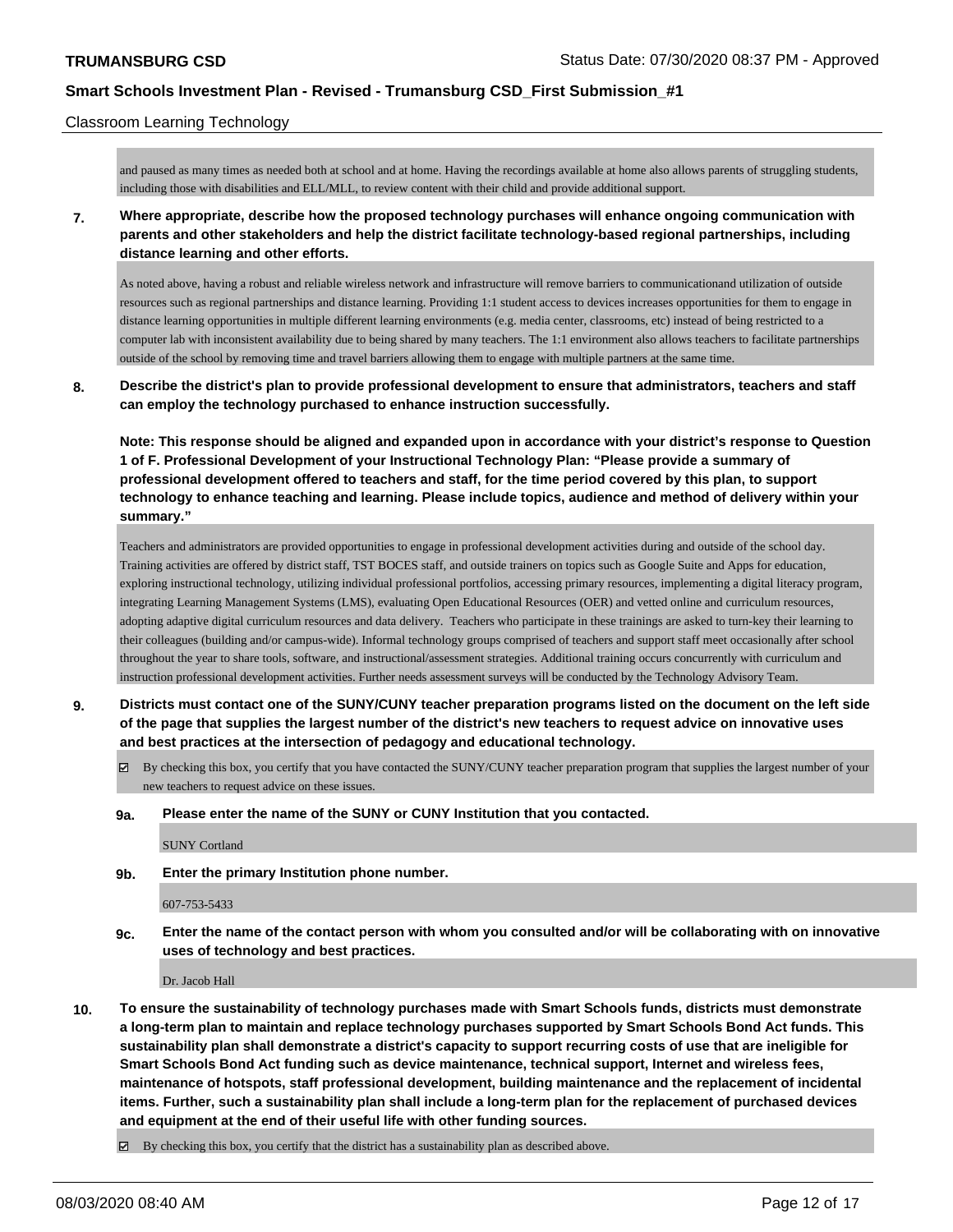Classroom Learning Technology

**11. Districts must ensure that devices purchased with Smart Schools Bond funds will be distributed, prepared for use, maintained and supported appropriately. Districts must maintain detailed device inventories in accordance with generally accepted accounting principles.**

By checking this box, you certify that the district has a distribution and inventory management plan and system in place.

**12. Please detail the type, quantity, per unit cost and total cost of the eligible items under each sub-category.**

| Select the allowable expenditure | Item to be Purchased                               | Quantity | Cost per Item | <b>Total Cost</b> |
|----------------------------------|----------------------------------------------------|----------|---------------|-------------------|
| type.                            |                                                    |          |               |                   |
| Repeat to add another item under |                                                    |          |               |                   |
| each type.                       |                                                    |          |               |                   |
| <b>Other Costs</b>               | Sound System/Assistive Listening<br><b>Devices</b> | 40       | 1,930.00      | 77,200.00         |
| Interactive Whiteboards          | <b>Interactive Displays</b>                        | 40       | 4,100.00      | 164,000.00        |
|                                  |                                                    | 80       | 6,030.00      | 241,200           |

#### **13. Final 2014-15 BEDS Enrollment to calculate Nonpublic Sharing Requirement (no changes allowed.)**

|            | Public Enrollment | Nonpublic Enrollment | Total Enrollment | Nonpublic<br>l Percentage |
|------------|-------------------|----------------------|------------------|---------------------------|
| Enrollment | .043              |                      | 043.00           | 0.00                      |

#### **14. If you are submitting an allocation for Classroom Learning Technology complete this table.**

|                          | Public School Sub-Allocation | <b>Estimated Nonpublic Loan</b><br>Amount<br>(Based on Percentage Above) | <b>Estimated Total Public and</b><br>Nonpublic Sub-Allocation |
|--------------------------|------------------------------|--------------------------------------------------------------------------|---------------------------------------------------------------|
| Interactive Whiteboards  | 164,000.00                   | 0.00                                                                     | 164,000.00                                                    |
| <b>Computer Servers</b>  | 0.00                         | 0.00                                                                     | 0.00                                                          |
| <b>Desktop Computers</b> | (No Response)                | 0.00                                                                     | 0.00                                                          |
| <b>Laptop Computers</b>  | 0.00                         | 0.00                                                                     | 0.00                                                          |
| <b>Tablet Computers</b>  | 0.00                         | 0.00                                                                     | 0.00                                                          |
| <b>Other Costs</b>       | 77,200.00                    | 0.00                                                                     | 77,200.00                                                     |
| Totals:                  | 241,200.00                   | 0                                                                        | 241,200                                                       |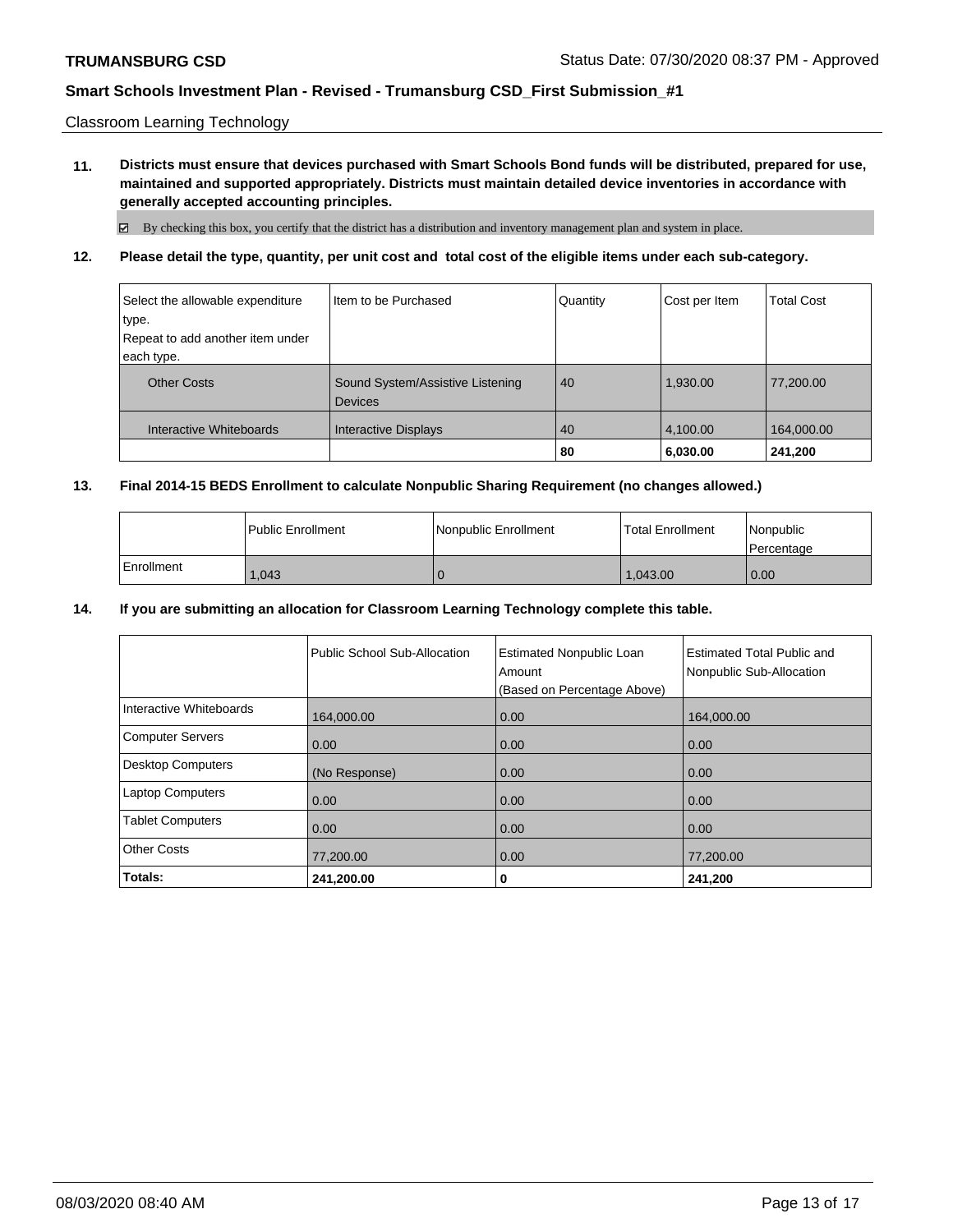#### Pre-Kindergarten Classrooms

**1. Provide information regarding how and where the district is currently serving pre-kindergarten students and justify the need for additional space with enrollment projections over 3 years.**

(No Response)

- **2. Describe the district's plan to construct, enhance or modernize education facilities to accommodate prekindergarten programs. Such plans must include:**
	- **Specific descriptions of what the district intends to do to each space;**
	- **An affirmation that new pre-kindergarten classrooms will contain a minimum of 900 square feet per classroom;**
	- **The number of classrooms involved;**
	- **The approximate construction costs per classroom; and**
	- **Confirmation that the space is district-owned or has a long-term lease that exceeds the probable useful life of the improvements.**

(No Response)

**3. Smart Schools Bond Act funds may only be used for capital construction costs. Describe the type and amount of additional funds that will be required to support ineligible ongoing costs (e.g. instruction, supplies) associated with any additional pre-kindergarten classrooms that the district plans to add.**

(No Response)

**4. All plans and specifications for the erection, repair, enlargement or remodeling of school buildings in any public school district in the State must be reviewed and approved by the Commissioner. Districts that plan capital projects using their Smart Schools Bond Act funds will undergo a Preliminary Review Process by the Office of Facilities Planning.**

**Please indicate on a separate row each project number given to you by the Office of Facilities Planning.**

| Project Number |  |
|----------------|--|
| (No Response)  |  |
|                |  |

**5. Please detail the type, quantity, per unit cost and total cost of the eligible items under each sub-category.**

| Select the allowable expenditure | Item to be purchased | Quantity      | Cost per Item | <b>Total Cost</b> |
|----------------------------------|----------------------|---------------|---------------|-------------------|
| type.                            |                      |               |               |                   |
| Repeat to add another item under |                      |               |               |                   |
| each type.                       |                      |               |               |                   |
| (No Response)                    | (No Response)        | (No Response) | (No Response) | 0.00              |
|                                  |                      | U             | 0.00          |                   |

**6. If you have made an allocation for Pre-Kindergarten Classrooms, complete this table. Note that the calculated Total at the bottom of the table must equal the Total allocation for this category that you entered in the SSIP Overview overall budget.**

|                                          | Sub-Allocation |
|------------------------------------------|----------------|
| Construct Pre-K Classrooms               | (No Response)  |
| Enhance/Modernize Educational Facilities | (No Response)  |
| <b>Other Costs</b>                       | (No Response)  |
| Totals:                                  | 0.00           |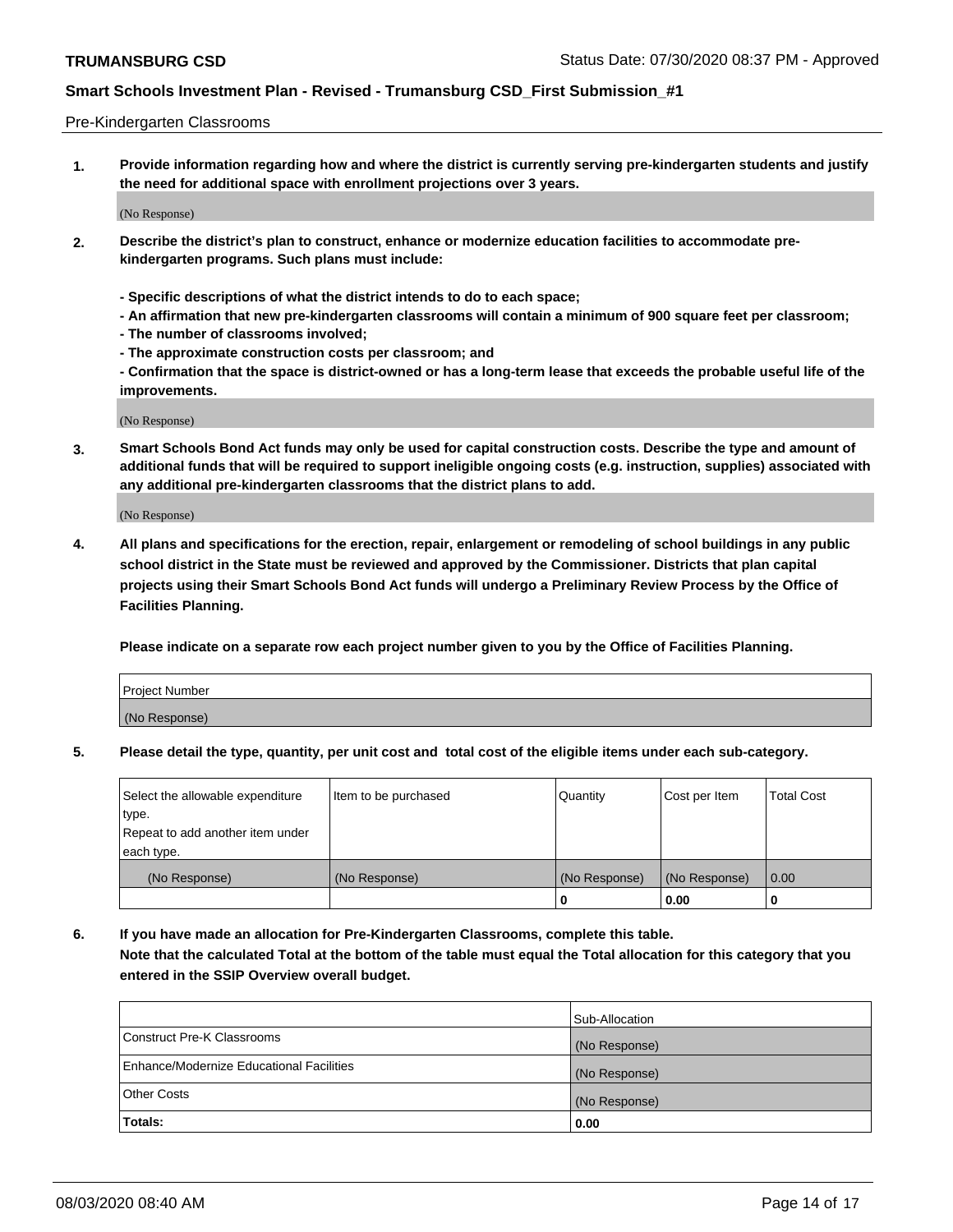Replace Transportable Classrooms

**1. Describe the district's plan to construct, enhance or modernize education facilities to provide high-quality instructional space by replacing transportable classrooms.**

(No Response)

**2. All plans and specifications for the erection, repair, enlargement or remodeling of school buildings in any public school district in the State must be reviewed and approved by the Commissioner. Districts that plan capital projects using their Smart Schools Bond Act funds will undergo a Preliminary Review Process by the Office of Facilities Planning.**

**Please indicate on a separate row each project number given to you by the Office of Facilities Planning.**

| Project Number |  |
|----------------|--|
|                |  |
| (No Response)  |  |

**3. For large projects that seek to blend Smart Schools Bond Act dollars with other funds, please note that Smart Schools Bond Act funds can be allocated on a pro rata basis depending on the number of new classrooms built that directly replace transportable classroom units.**

**If a district seeks to blend Smart Schools Bond Act dollars with other funds describe below what other funds are being used and what portion of the money will be Smart Schools Bond Act funds.**

(No Response)

**4. Please detail the type, quantity, per unit cost and total cost of the eligible items under each sub-category.**

| Select the allowable expenditure | Item to be purchased | Quantity      | Cost per Item | Total Cost |
|----------------------------------|----------------------|---------------|---------------|------------|
| ∣type.                           |                      |               |               |            |
| Repeat to add another item under |                      |               |               |            |
| each type.                       |                      |               |               |            |
| (No Response)                    | (No Response)        | (No Response) | (No Response) | 0.00       |
|                                  |                      | u             | 0.00          |            |

**5. If you have made an allocation for Replace Transportable Classrooms, complete this table. Note that the calculated Total at the bottom of the table must equal the Total allocation for this category that you entered in the SSIP Overview overall budget.**

|                                                | Sub-Allocation |
|------------------------------------------------|----------------|
| Construct New Instructional Space              | (No Response)  |
| Enhance/Modernize Existing Instructional Space | (No Response)  |
| Other Costs                                    | (No Response)  |
| Totals:                                        | 0.00           |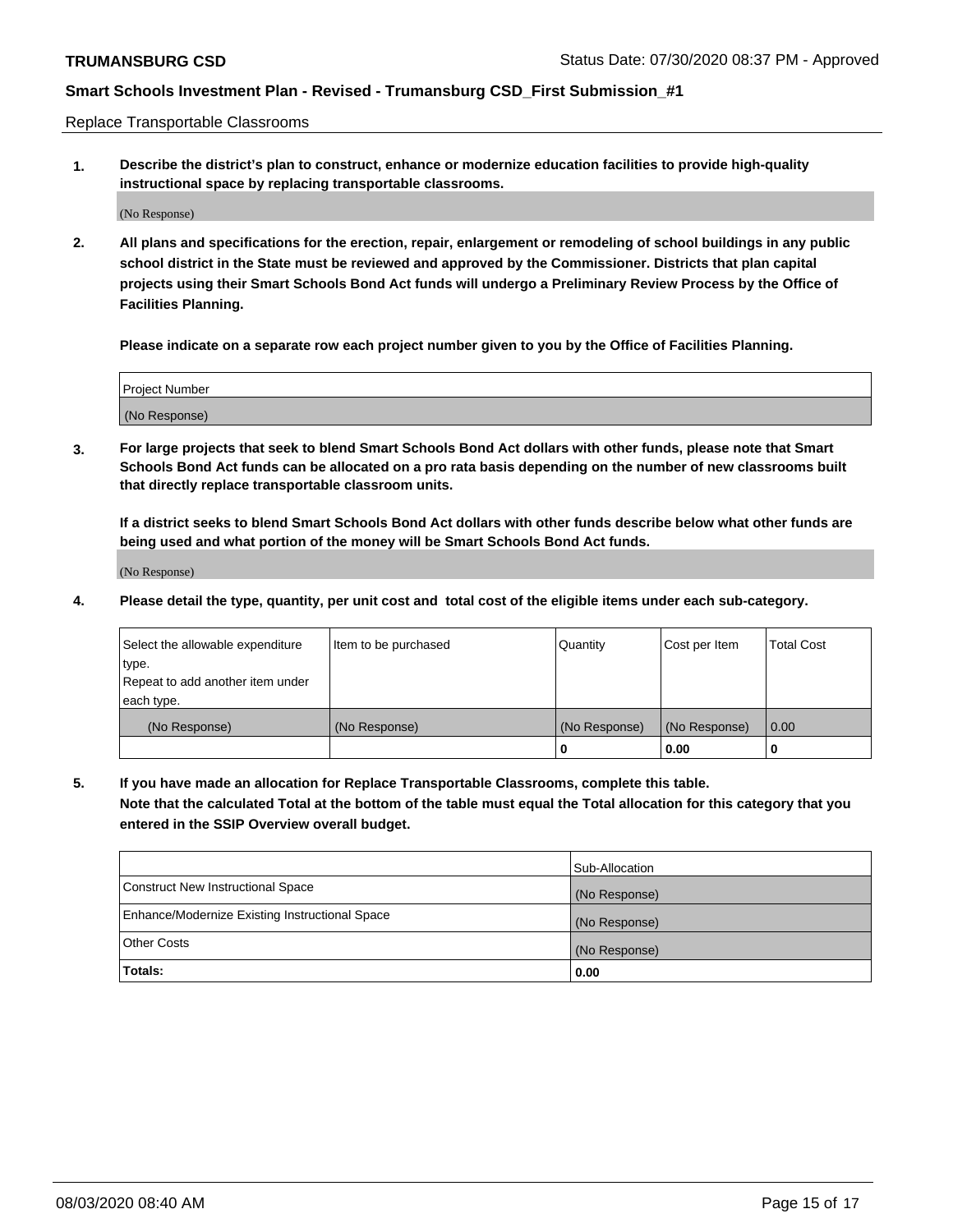#### High-Tech Security Features

**1. Describe how you intend to use Smart Schools Bond Act funds to install high-tech security features in school buildings and on school campuses.**

The Smart Schools Bond act funds will be used to purchase additional IP security cameras that will managed by the district's existing video management server. This will require software licensing and integration.

**2. All plans and specifications for the erection, repair, enlargement or remodeling of school buildings in any public school district in the State must be reviewed and approved by the Commissioner. Smart Schools plans with any expenditures in the High-Tech Security category require a project number from the Office of Facilities Planning. Districts must submit an SSBA LOI and receive project numbers prior to submitting the SSIP. As indicated on the LOI, some projects may be eligible for a streamlined review and will not require a building permit. Please indicate on a separate row each project number given to you by the Office of Facilities Planning.**

| <b>Project Number</b> |  |
|-----------------------|--|
| 61-10-01-04-0-001-BA1 |  |
| 61-10-01-04-0-006-BA1 |  |
| 61-10-01-04-0-003-BA1 |  |

- **3. Was your project deemed eligible for streamlined Review?**
	- Yes
	- $\square$  No
	- **3a. Districts with streamlined projects must certify that they have reviewed all installations with their licensed architect or engineer of record, and provide that person's name and license number. The licensed professional must review the products and proposed method of installation prior to implementation and review the work during and after completion in order to affirm that the work was code-compliant, if requested.**
		- By checking this box, you certify that the district has reviewed all installations with a licensed architect or engineer of record.
- **4. Include the name and license number of the architect or engineer of record.**

| Name <sup>1</sup> | License Number |
|-------------------|----------------|
| Jeffery Robbins   | 35151          |

**5. Please detail the type, quantity, per unit cost and total cost of the eligible items under each sub-category.**

| Select the allowable expenditure  | Item to be purchased                   | Quantity  | Cost per Item | <b>Total Cost</b> |
|-----------------------------------|----------------------------------------|-----------|---------------|-------------------|
| type.                             |                                        |           |               |                   |
| Repeat to add another item under  |                                        |           |               |                   |
| each type.                        |                                        |           |               |                   |
| <b>Electronic Security System</b> | <b>Avigilon Camera Licenses</b>        | 20        | 300.00        | 6,000.00          |
| <b>Electronic Security System</b> | Installation of Surveillance Equipment | <b>20</b> | 205.00        | 4,100.00          |
| <b>Electronic Security System</b> | Avigilon 3MP Interior IP Camera        | 20        | 800.00        | 16,000.00         |
|                                   |                                        | 60        | 1,305.00      | 26,100            |

**6. If you have made an allocation for High-Tech Security Features, complete this table. Enter each Sub-category Public Allocation based on the the expenditures listed in Table #5.**

|                                                      | I Sub-Allocation |
|------------------------------------------------------|------------------|
| Capital-Intensive Security Project (Standard Review) | 0.00             |